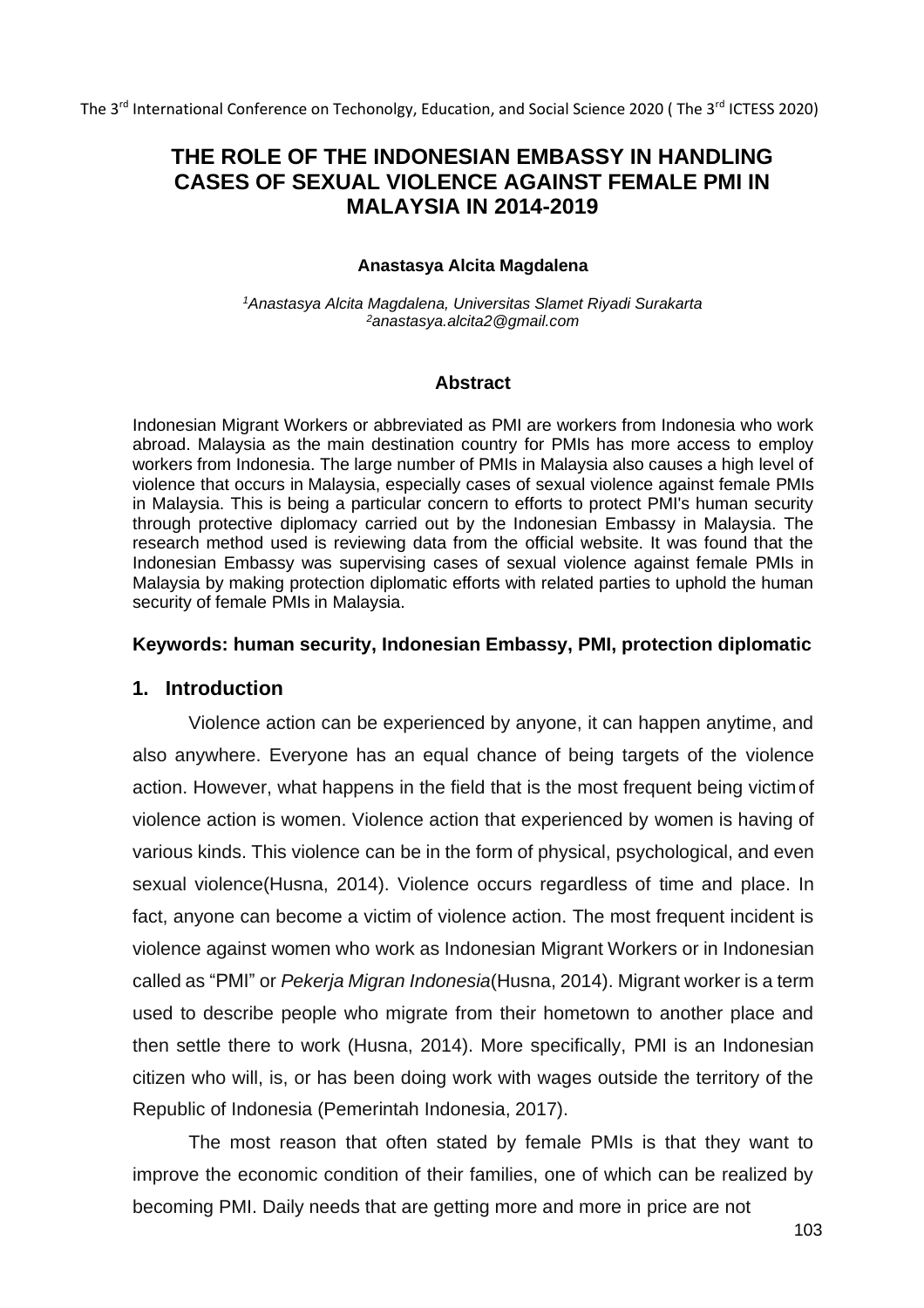proportional to the salary that women get. This often happens for those who are not lucy to have a proper education (NN, 2018). For these many reasons, the number of PMIs continues to grow from year to year. The number of PMIs have been increased. As of 2019, there were 283,640 PMIs with Malaysia as the main destination country for PMIs. The number of PMIs in Malaysia is 90,671 or around 31.9% of the total PMIs. Malaysia as the main destination country for PMIs has more access to employ workers from Indonesia. 53% of the total number of PMIs in Malaysia work as informal workers (BNP2TKI, 2019).

As a country with the highest number of PMIs, there is also a lot of potential to generate the amount of violence against PMI in Malaysia. It was recorded that from 2014-2019 every year there were acts of sexual violence against female PMIs in Malaysia whose cases were published by the media. This was marked by violence against female PMI from Kupang who was found to have injuries to her female organs in 2014. Followed in 2016 there was a case of rape of a female PMI that was committed by a Malaysian canteen guard. In 2017 there was a female PMI who died as a result of sexual violence. Rape of female PMI by employer occurred in 2018 (CNN, 2019).

The recent case happened in mid-2019 was sexual violence against female migrant workers from Indonesia by Malaysian politicians. In this case the culprit was highlighted more. In this case, the representatives of the Indonesian government are obliged to provide protection for the victim. If we look further, every country that has diplomatic relations with Indonesia, of course, has Indonesian representatives in that country. The Indonesian Embassy, which is the representative of the Indonesian government abroad, has the duty to protect Indonesian citizens in the country where they are assigned and also as a means of diplomacy for Indonesia's political interests abroad. This research serves to see the function of the Indonesian Embassy in protecting PMIs in Malaysia as one of its main tasks. Because of the importance of this, the authors are interested in conducting research on the role of the Indonesian Embassy in handling cases of sexual violence against female PMI in Malaysia in 2014-2019.

### **2. Literature Review**

**2.1. Protection Diplomatic**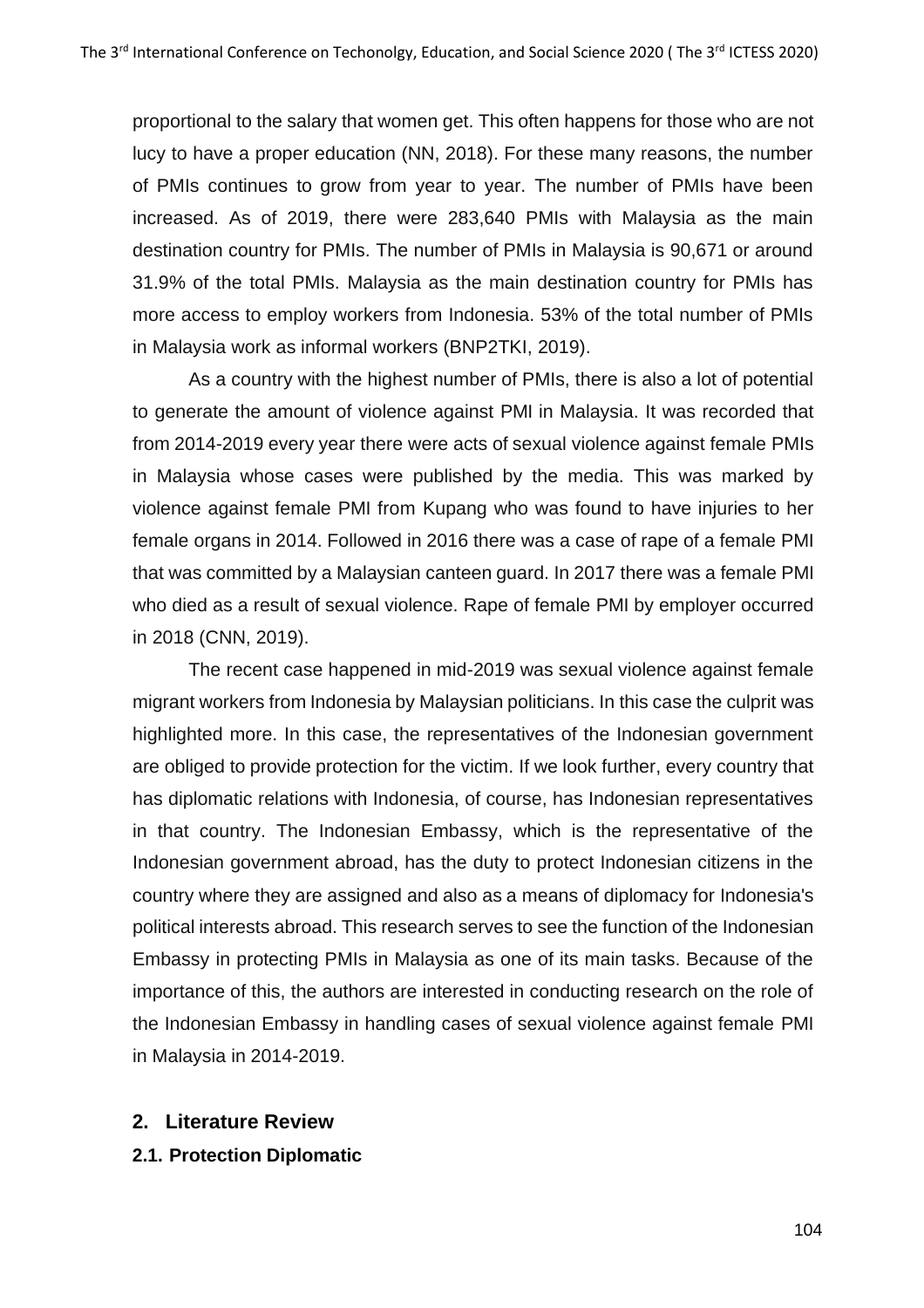Diplomacy is one of the most important things for a country in achieving that country's national interest (Roy, 2016). The origin concept of protection diplomatic is an action taken by a state against another state in respect of injury to the person or property of national caused by an internationally wrongful act or omission attributable to the latter state (Djelantik, 2016). Protection diplomatic is being used in cases happen An International Wrong, Exhaustion Local Remedies, dan Link of Nationality (Forcese, 2017).

#### **2.2. Human Security**

The concept of human security was emerged after the cold war (Kristiadi, 2017). Human security appears because of the increasing number of civil wars and conflicts within the country, the spread of democracy, humanitarian intervention, and the increasing number of poverty and unemployment (Acharya, 2011). The aim of human security is to provide a sense of security to individuals who experience shocks and involve other parties.

### **3. Research Methods**

The research method is a systematic way to solve the problems raised by the researcher. The research method studies the various steps that are generally used by researchers in analyzing the problems raised based on existing theories. It is important for researchers to understand the research methodology, not just the technique (Khotari, 2014). The research method is usually carried out by studying the theories that are in accordance with the problems discussed by the researcher, the absoluteness of the problems raised. This method is used to collect data compiled collectively as material for a study study (Khotari, 2014).

#### **3.1. Type of Research**

In this research, the writer used qualitative research. Qualitative research contains explanations and descriptions of the problems raised in the research. Then the researcher is obliged to present the results of the collective data and conduct a descriptive analysis (Khotari, 2014). This type of qualitative research focuses on a problem that is qualitative and descriptive in nature that requires an analysis.

### **3.2. Source of Data**

The data source is the subject from which data can be obtained. Obviously, if researchers use research techniques, the data source is a process of something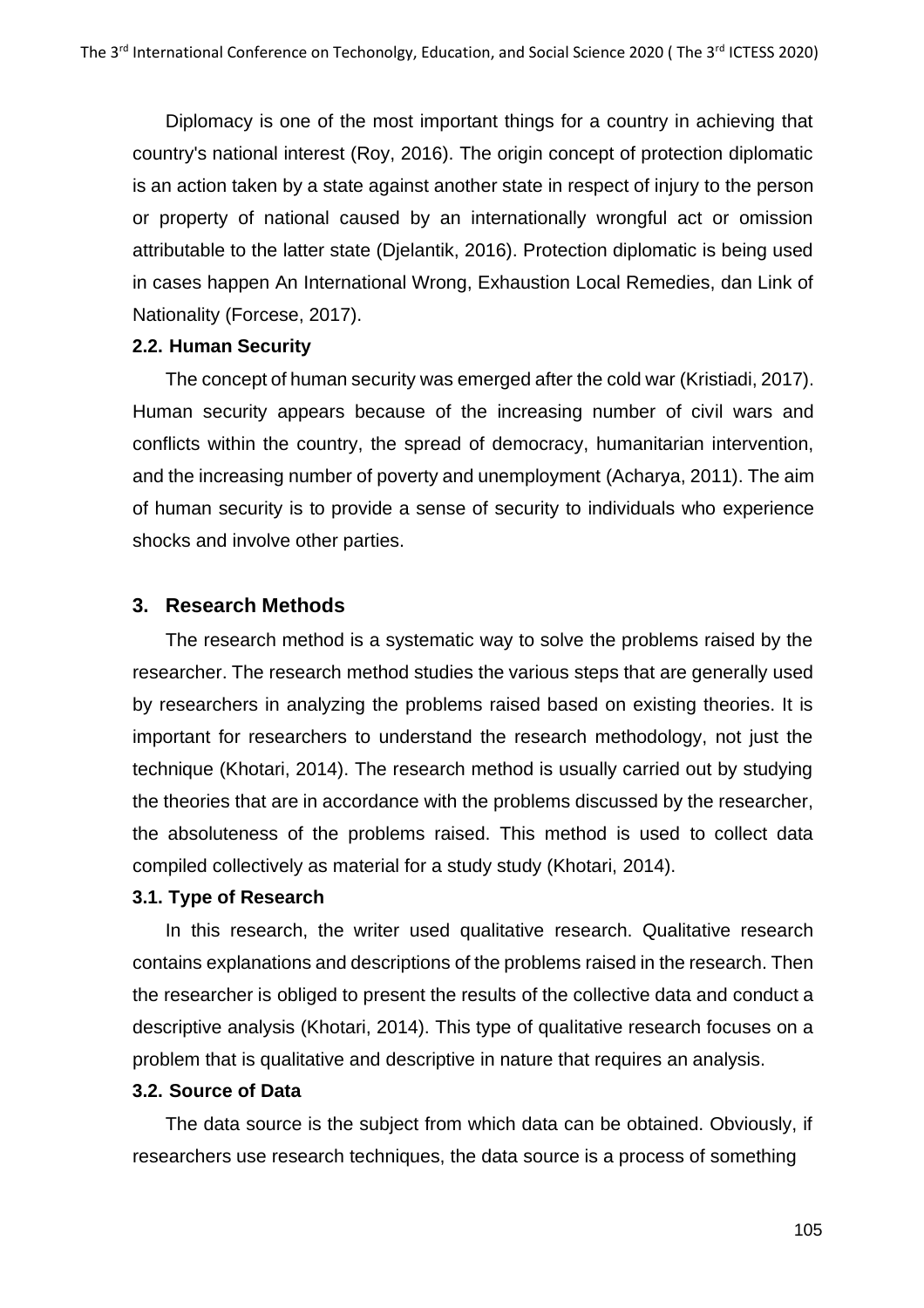that is observed (Arikunto, 2014). In this research, the researcher tried to study the data based on secondary data sources. Sources of secondary data are obtained from news and official websites on the internet that discuss cases of sexualcrimes experienced by female PMIs in Malaysia.

### **3.3. Object of Research**

The object of this research is the real role played by the Indonesian Embassy in Kuala Lumpur in cases of sexual crimes experienced by female PMI in 2014- 2019. This is because in that year there are cases of sexual violence against female PMIs in Malaysia, which is the country with the highest number of PMIs.

### **3.4. Data Collection Technique**

Researchers used literature review techniques. The literature review is obtained from official library documents on trusted internet sites which will later be used as data sources.

# **3.5. Data Analysis Technique**

Data reduction is a data analysis technique in qualitative research. Data reduction also means summarizing data to make it more concise so that it makes presentation easier. The presentation of data is an activity of compiling data that allows the conclusion of a study to be drawn. Data presentation in qualitative research will be summarized in the form of narrative text. Data verification is also called the process of drawing conclusions, which is the result of analysis that can be used to take further action. The purpose of data verification is to test the correctness or validity of existing results and maintain objectivity from different views.

# **4. Result and Discussion**

# **4.1. Indonesian Embasy Overview**

Indonesia has cooperated relations with Malaysia since 1957 (Yaakub, 2013). Therefore, it is not surprising that Malaysia is a country with the highest number of PMIs. This affects the level of violence against PMI in Malaysia, also included in it sexual violence. The data obtained shows that from year to year from 2014-2019 there have always been acts of sexual violence against female PMI in Malaysia. In 2014, there was violence against female PMI in Malaysia with the discovery of wounds on her female organs. Followed in 2016, it was revealed that a case of rape of female PMI was carried out by a canteen guard in Malaysia. In 2017 there was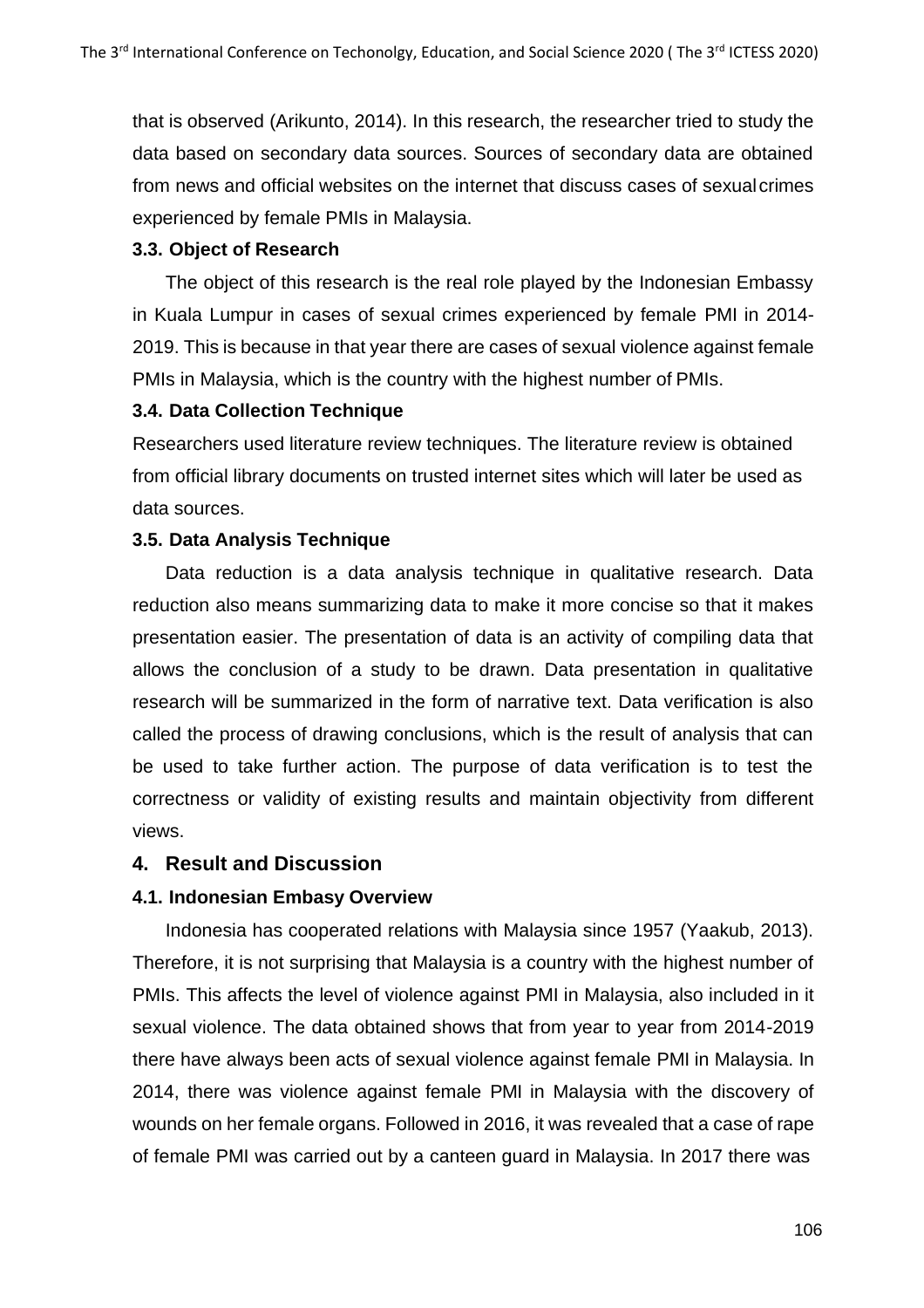another case of female PMI who died allegedly due to sexual violence. Rape of female PMI by employers in Malaysia took place in 2018. In 2019 there was sexual violence against female PMI perpetrated by Malaysian politicians, namely members of the Malaysian Executive Board. (CNN Indonesia, 2019).

The cases of sexual violence that have occurred have received special attention among the citizen. Many consider it as the government's negligence and not a few think that this is the fault of the PMI channeling agency. Apart from all that, there are actually domestic laws that discuss the protection of PMI. The Indonesian Embassy, which is a government representative in another country, has the authority to take such protection measures.

Keputusan Presiden Republik Indonesia No. 108 Tahun 2003 Pasal 1 Ayat 4 Concerning Representative Organizations of the Republic of Indonesia Abroad, states that a Diplomatic Representative is "the Embassy of the Republic of Indonesia and Permanent Mission of the Republic of Indonesia which carries out diplomatic activities throughout the territory of the Recipient Country and / or in the Organization. International to represent and fight for the interests of the Nation, State and Government of the Republic of Indonesia. "(Keputusan Presiden Republik Indonesia Nomor 108 Tahun 2003 Pasal 1 Ayat 4 )

The functions of the Diplomatic Representative above are based on Article 3 Paragraph (1) of the 1961 Vienna Convention, namely representing the State in the Receiving Country, protecting the interests of the State and Citizens of the Receiving Country, conducting negotiations with the Receiving Country, reporting to the State regarding the state and development of the Receiving State and improving friendly relations and developing economic, cultural and scientific relations. In addition, Diplomatic Representatives can also carry out consular duties as regulated in Article 3 Paragraph (2) (Suryokusumo, 2013).

#### **4.2. Protection Diplomatic Efforts for Female PMI's Human Security**

One of the roles of the Indonesian Embassy in the realization of protection diplomacy is the protection of its citizens. Protection of Indonesian citizens is also one of the things to uphold their right to life, which is summarized in human security or human security. The concept of human security emerged after the cold war (Kristiadi, 2017).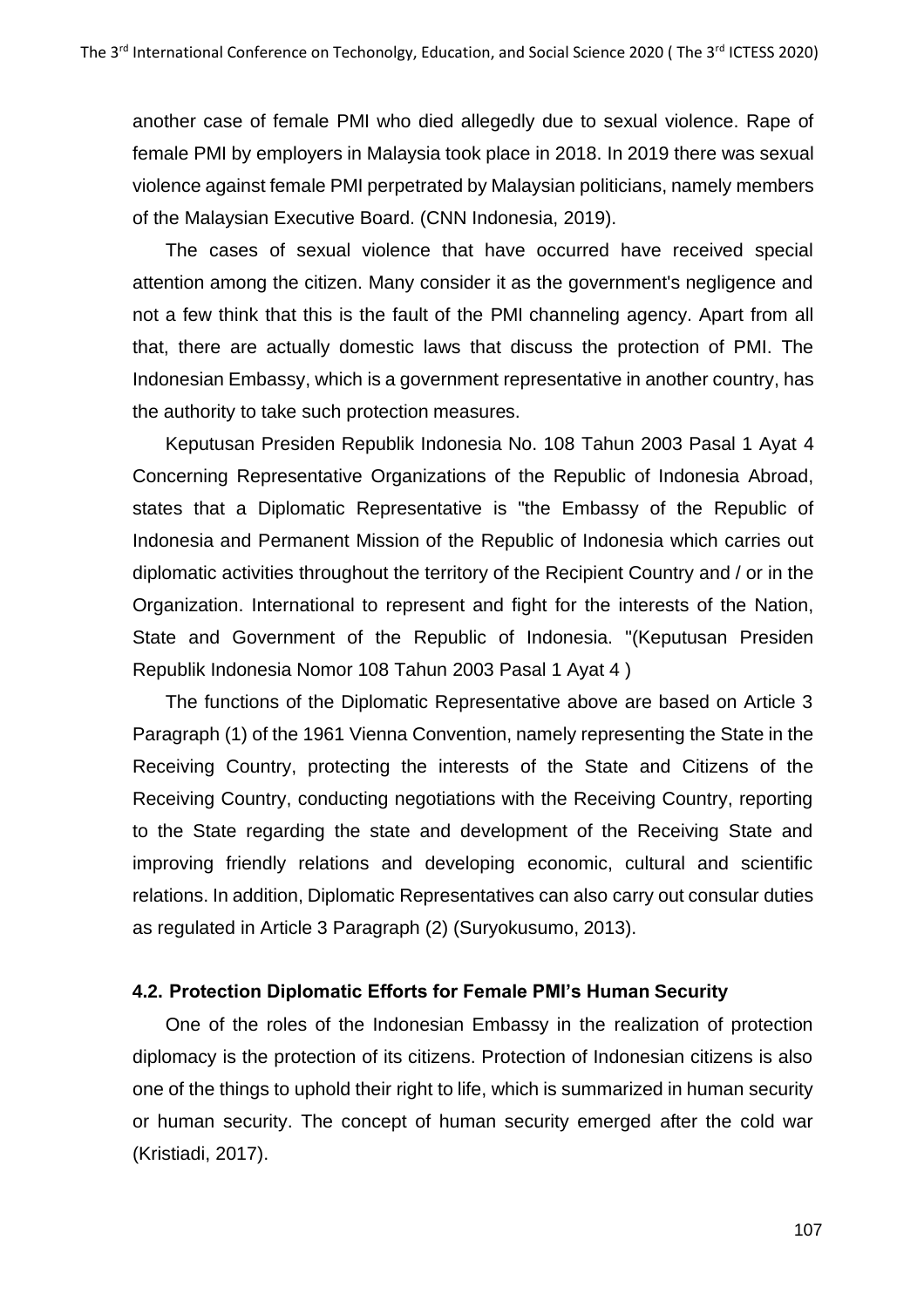PMI is also entitled to protection for the life they have, which is manifested in the concept of human security. The state guarantees and protects human rights as well as the protection of its citizens both at home and abroad on the basis of the principles of equality, democracy, social justice, equality, anti-discrimination, antihuman trafficking and gender justice. The purpose of PMI protection as stipulated in UU o. 39 of 2004 are (1) empowering and empowering manpower optimally and humanely, (2) guaranteeing and protecting PMI candidates from within the country, destination countries, to returning to Indonesia, and (3) improving the welfare of PMI and their families (Soerjosoeminar, 2011).

It has been clearly stated that the government is fully responsible for the welfare, right to life, and guarantee of security or human security for PMI wherever it is placed. In this case it also means that Indonesia through the Indonesian Embassy is obliged to protect PMIs who are there. The government is obliged to provide protection for PMIs who are there and also make more efforts to protect victims of violence, in this case it is against female PMI victims of sexual violence in Malaysia.

From 2014 to 2019 every year in Malaysia there were acts of sexual violence against female PMIs. This incident is of particular concern to both Indonesian citizens and local communities there. This can be seen from the large number of media that contain news related to these cases. The Indonesian Embassy in Kuala Lumpur as the representative of the Indonesian government in Malaysia has a major role in handling this case. The case that just happened was a case of sexual violence against female PMI in July 2019.

The case began on July 8, 2019, when a female PMI from Indonesia reported to the local police that she had been raped by her employer. It is known that the employer of the complainant was a Malaysian politician, who at that time served on the Malaysian Executive Board. According to reports, the rape took place at the place where the reporter worked, namely in the Meru City area, Klang District, Selangor State, Malaysia. The police acted quickly, a day after receiving the report, the perpetrators were immediately arrested (Kompas.com, 2019).

Responding to cases of rape of its citizens, the Indonesian Embassy did not remain silent. Various efforts have been made by the Indonesian Embassy to provide a sense of security to these citizens who are victims of sexual violence by Malaysian politicians. The Indonesian Embassy as the representative of the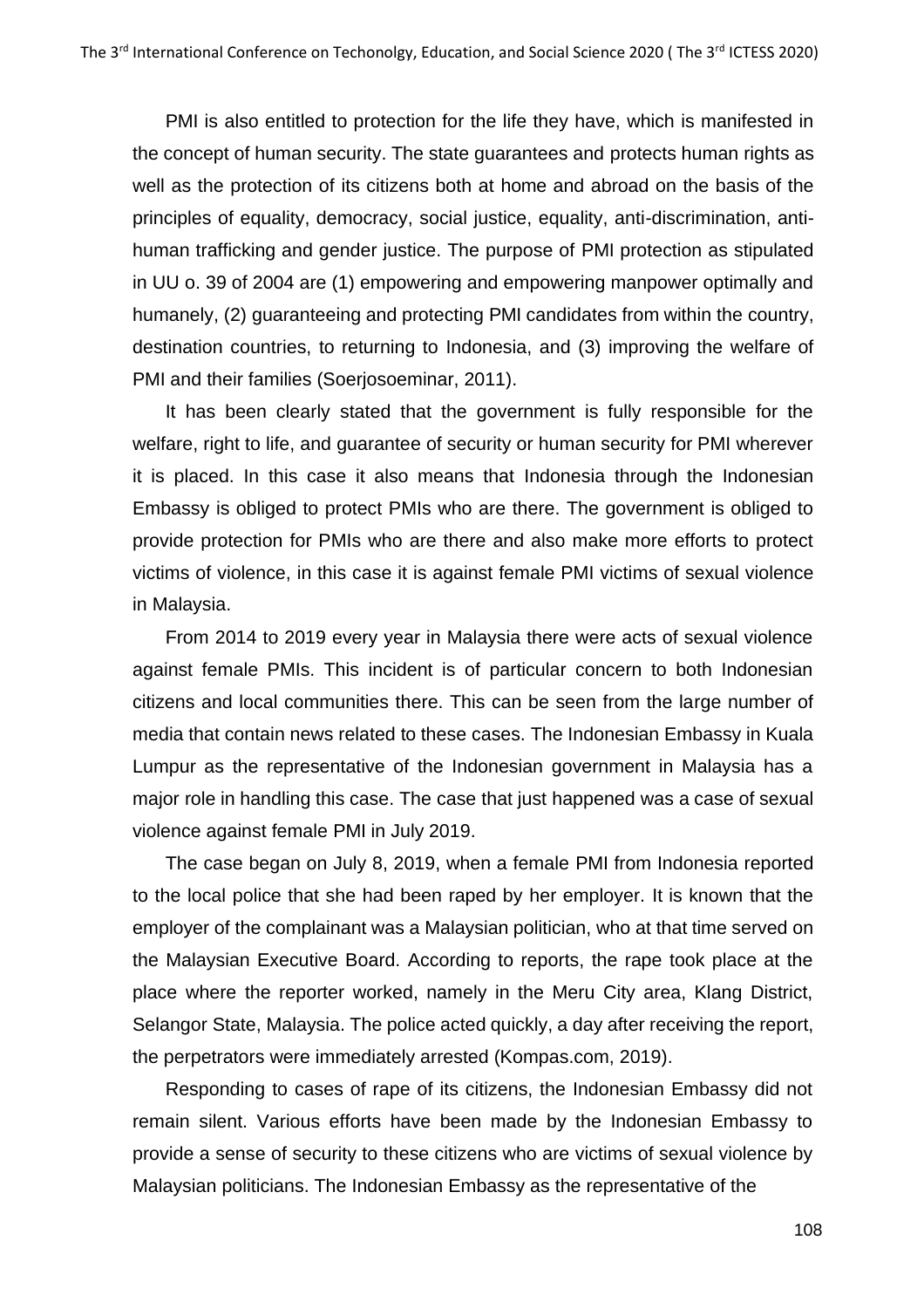Indonesian government in Malaysia undertakes negotiation efforts by the parties concerned. In this case, the Indonesian Embassy conducted diplomacy and negotiations with the police who handled the rape case. The Indonesian Embassy gives full authority to the authorities to carry out investigations and resolve cases. The Embassy is not only trying to protect diplomacy, but the Embassy is also taking care of victims. The Indonesian Embassy prepared a special lawyer to accompany the victim and provide assistance for the victim in order to feel safe (Kompas.com, 2019).

The efforts made by the Indonesian Embassy in cases of sexual violence against female PMI in 2019 also represent the handling of previous cases. The Indonesian Embassy has made diplomatic efforts to protect female PMI victims of sexual violence in Malaysia. Protection diplomacy can be carried out if there is (1) An International wrong, which means that there is a violation of international law committed by a citizen of the sending country in the country where he is located,

(2) Exhaustion Local Remedies, meaning that protection diplomacy will be carried out when it is really required. When there are acts of violence or other actions that harm citizens of the sending country and have taken local legal remedies but there is no further process. In this case protection diplomacy functions to make legal aid efforts against the legal rules of the recipient country, and (3) Link of Nationality, where protection diplomacy is carried out if the citizen has experienced a violation of the law by the citizen of the recipient country (Forcese, 2017). Sexual violence committed by Malaysian citizens is included in the third point of diplomacy protection, namely the Link of Nationality. So, in this case protection diplomacy is very much needed for the Indonesian Embassy to make efforts to protect Indonesian citizens in the country of assignment.

Meanwhile, the protection diplomacy carried out by the Indonesian Embassy is to make victims feel safe. PMI is also entitled to protection for the life they have, which is manifested in the concept of human security. The state guarantees and protects human rights as well as the protection of its citizens both at home and abroad on the basis of the principles of equality, democracy, social justice, equality, anti-discrimination, anti-human trafficking and gender justice. The purpose of PMI protection as UU no. 39 of 2004 are (1) empowering and empowering manpower optimally and humanely, (2) guaranteeing and protecting PMI candidates from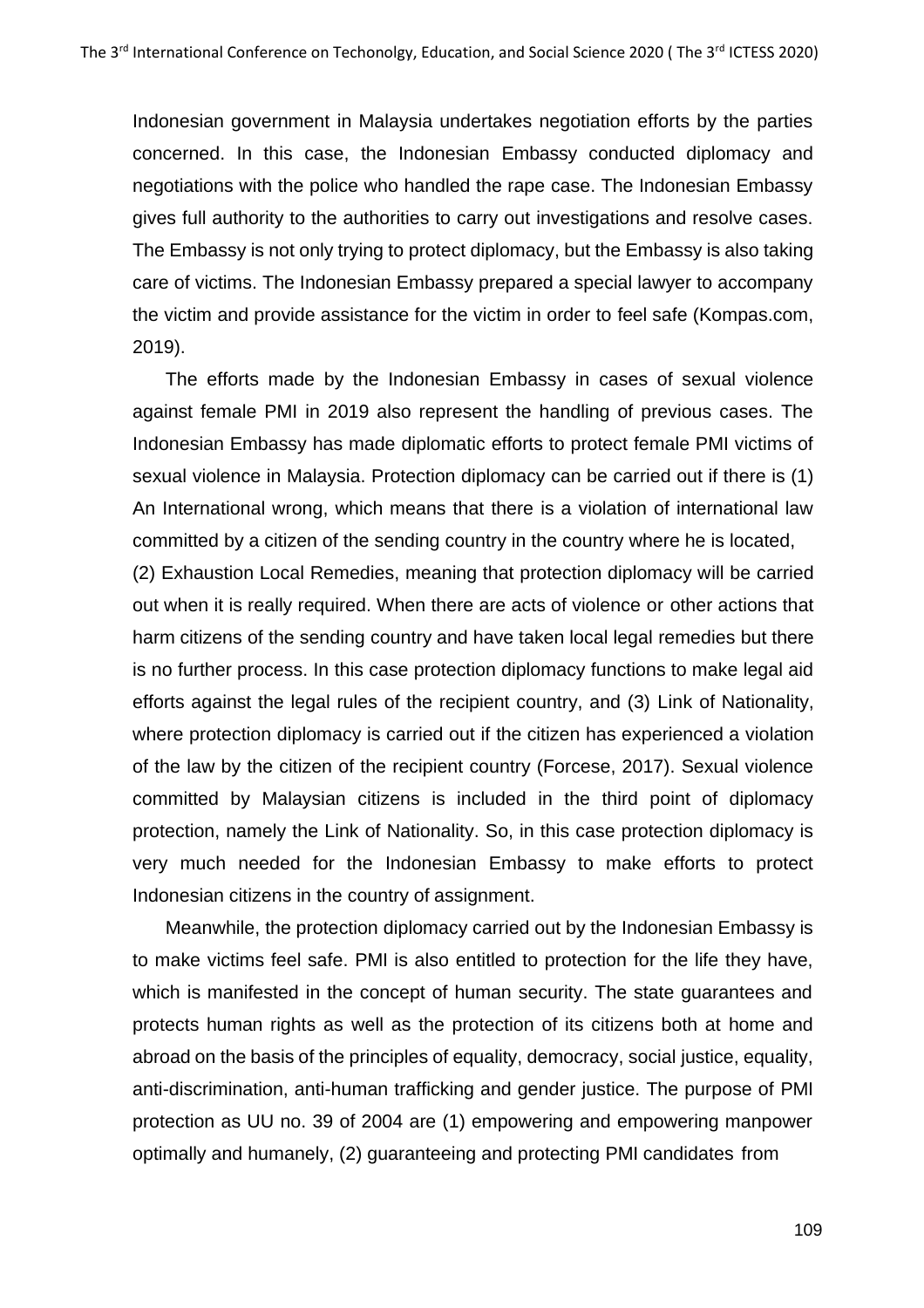within the country, destination countries, to returning to Indonesia, and (3) improving the welfare of PMI and their families (Soerjosoeminar, 2011).

It has been clearly stated that the government is fully responsible for the welfare, right to life, and guarantee of security or human security for PMI wherever it is placed. In this case it also means that Indonesia through the Indonesian Embassy is obliged to protect PMIs who are there. The government is obliged to provide protection for PMIs who are there and also make more efforts to protect victims of violence, in this case it is against PMI women victims of sexual violence in Malaysia. This is evidenced by the efforts made by the Indonesian Embassy, namely protection diplomacy to support human security for PMIs there. In this case the Indonesian Embassy has carried out protection as one of its functions properly. Malaysian government officials have shown a very cooperative attitude in handling cases of sexual violence against female PMIs in Malaysia.

### **5. Conclusions and suggestions**

#### **5.1 Conclusions**

Based on the research conducted, it was found that in 2014-2019 there were several cases of sexual violence against female PMIs in Malaysia. Representatives of the Republic of Indonesia government in Malaysia, namely the Indonesian Embassy in Kuala Lumpur, have made efforts to protect female PMI victims of sexual violence there. The Indonesian Embassy conducts diplomacy with the Malaysian police to resolve these cases. On the other hand, the Indonesian Embassy also provides protection as a manifestation of human security protection efforts for victims until the victim has fully recovered from the trauma.

#### **5.2 Suggestions**

From the research that has been done, it is hoped that in the future the government can be more assertive in making efforts to protect PMI in accordance with applicable regulations. It is hoped that there will be transparency in the resolution of cases, especially cases of sexual violence against women PMI so as not to raise questions among the community to what extent these cases have been handled.